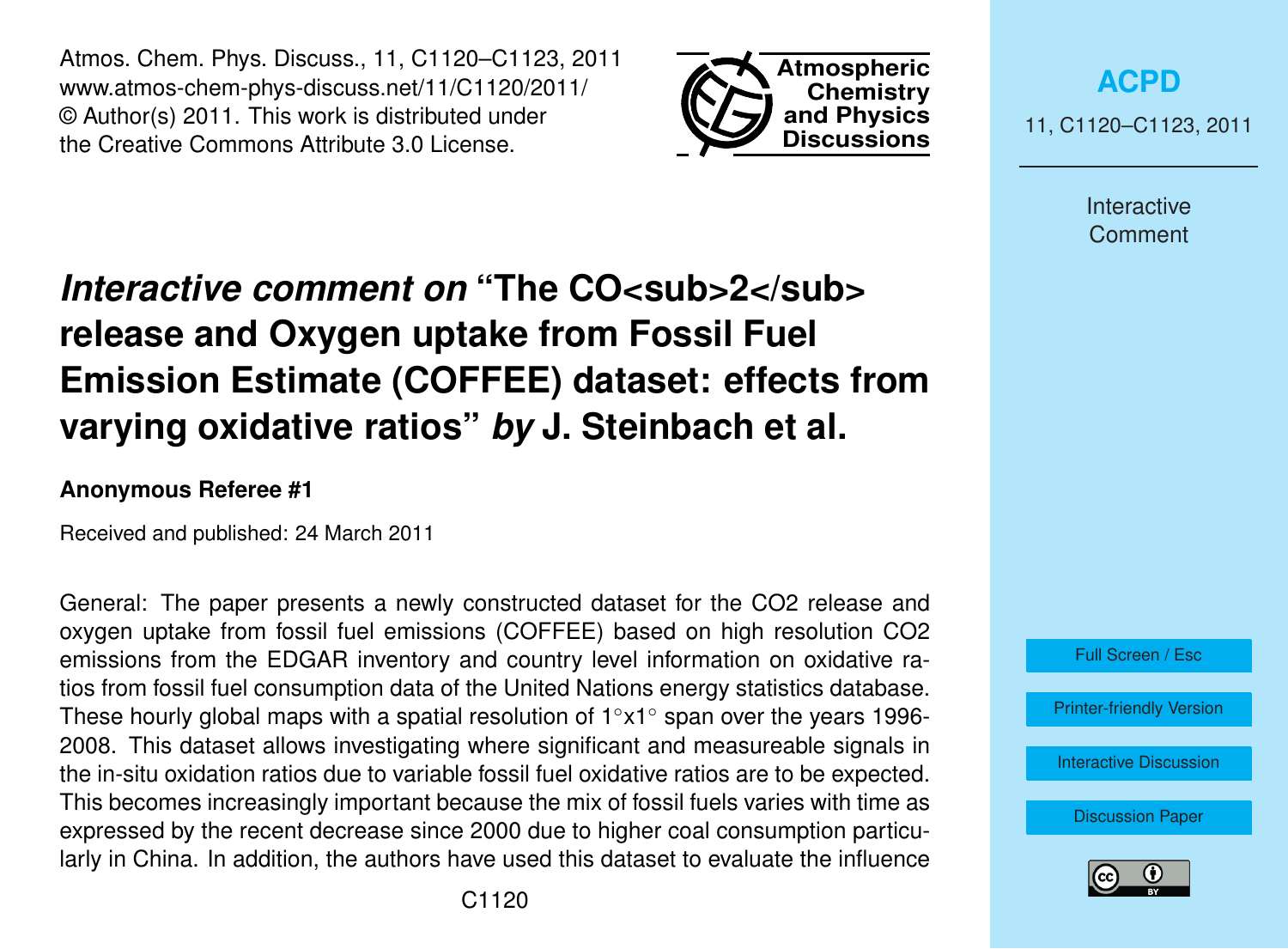of variable fossil fuel oxidative ratios on Atmospheric Potential Oxygen (and APO inversions) that is generally calculated assuming a constant (global mean) oxidation ratio of 1.4.

The paper is well structured and well written. It should be published in ACP after some revisions. To support these revisions, I would like to mention the following points:

1) As pointed out by the authors TM3 has a lower sensitivity than the REMO model regarding synoptic events, which is expected based on their differences in temporal as well as spatial resolutions. This leads, for instance, to a difference of a factor of 4 at Ochsenkopf station (Figure 4 a,b) for CO2 and O2 fossil fuel derived variations. In Figure 5, they compare the TM3 model output with observations at Hateruma Island. In order to compare the model dependent sensitivity differences, it would be beneficial to additionally compare either the REMO model output with Ochsenkopf observations that have been published by Thompson et al., 2009 or to select another station that can be compared with both models.

2) Related to point 1), could the authors indicate in the paper whether the lower sensitivity of CO2 and O2 variations of TM3 with regard to synoptic events is more due to the lower spatial rather than the lower temporal resolution of TM3 compared to REMO?

3) It would be worthwhile information to state the percentage of CO2 emissions in NH, TR and SH to the total CO2 emissions. This information can either be included into Figure 2a or mentioned in the text.

4) The daily variations of ORff are expected to vary with seasons (heating vs. mobility issues). I miss information regarding this additional effect.

5) Would it be feasible to include the in-situ oxidation ratios (observed O2 vs observed CO2) in Figure 6a to compare the actually observed O2/CO2 ratios with the fossil fuel influence?

Detailed comments:

Interactive **Comment** 

Full Screen / Esc

[Printer-friendly Version](http://www.atmos-chem-phys-discuss.net/11/C1120/2011/acpd-11-C1120-2011-print.pdf)

[Interactive Discussion](http://www.atmos-chem-phys-discuss.net/11/6187/2011/acpd-11-6187-2011-discussion.html)

[Discussion Paper](http://www.atmos-chem-phys-discuss.net/11/6187/2011/acpd-11-6187-2011.pdf)

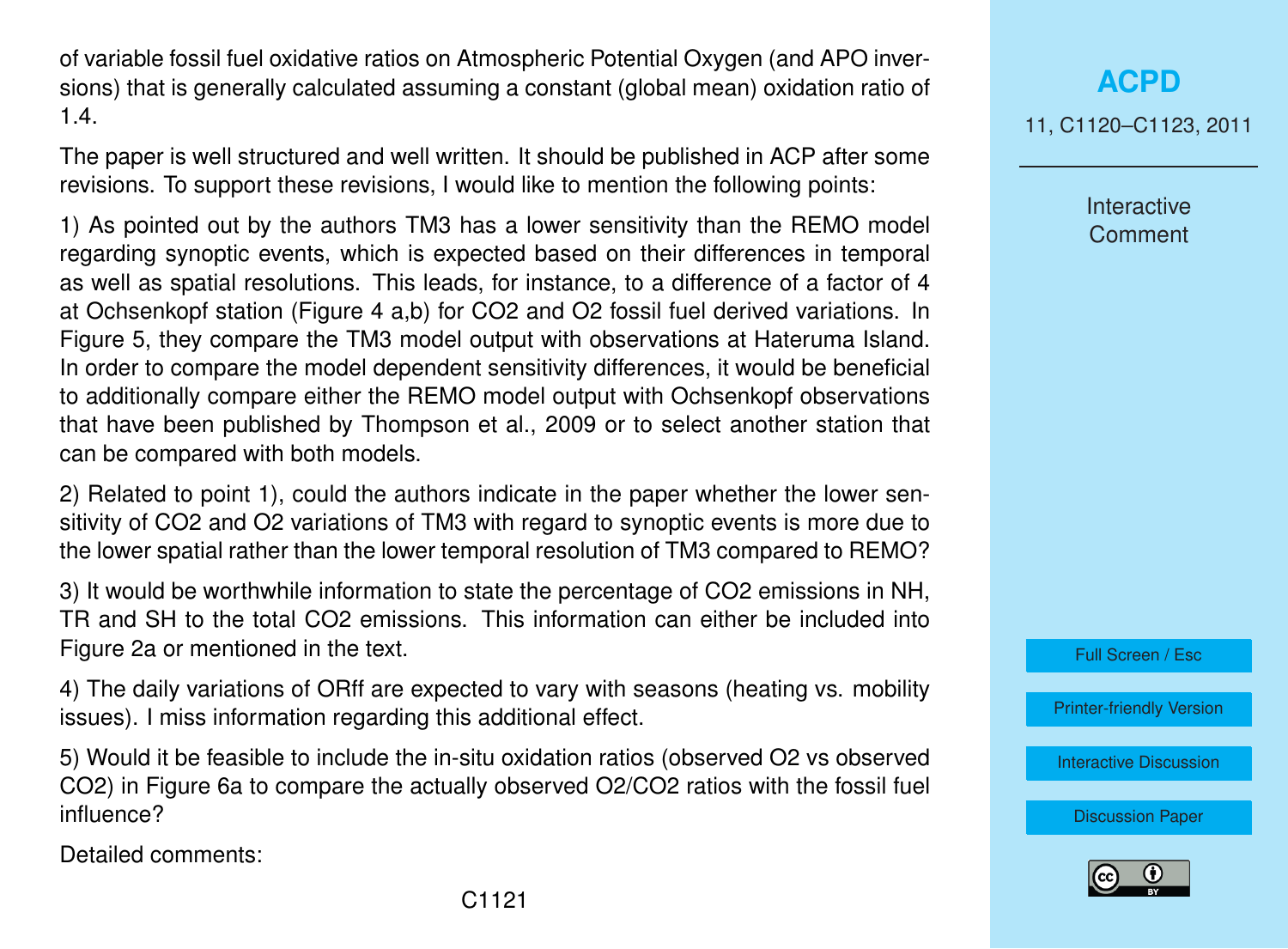P6188, l6: UN should be defined: United Nations (UN)

P6189, l22-24: Sturm et al., ACP 2006 also mentioned variable oxidation ratios.

P6191, l5: UN should be defined: United Nations (UN)

P6191, l15: How were these categories merged? What was done? A bit more information on that would be beneficial.

P6192, l14-19: Could you indicate with a percentage number how many data were missing?

P6192: Are the ORff only available on country level or even more detailed?

P6192, l25: Temporal factors . . ..where it seemed reasonable. This is too poor information. Be more precise, what which categories have you suppressed in the south?

P6193, l13: Is there a specific reason to select the year 2006?

P6193, l19-20: What is the percentage of those omitted gridcells to respect to the total and where are those gridcells located?

P6194, l4: You list Russia, Argentina and Canada, why not Mexico?

P6194, l12: . . .for the year 2006, results for the other years are comparable). Does this statement also hold for the spatial distribution? If yes, it should be added under 3.1.

P6194, l20ff: As already mentioned in the section "General", the daily structure is expected to change throughout the year (seasonal dependencies), Could you add some information here.

P6194, l20ff: It would be worthwhile to add here number of percentages of CO2 emissions to the total emissions for the NH, TR and SH.

P6195, l1-6: Figure 2 b and d. are the x-axis scales correct? To me, it would seem more realistic when the lower CO2 emissions occur on Saturday and Sunday? Check!

**[ACPD](http://www.atmos-chem-phys-discuss.net)** 11, C1120–C1123, 2011

> Interactive **Comment**

Full Screen / Esc

[Printer-friendly Version](http://www.atmos-chem-phys-discuss.net/11/C1120/2011/acpd-11-C1120-2011-print.pdf)

[Interactive Discussion](http://www.atmos-chem-phys-discuss.net/11/6187/2011/acpd-11-6187-2011-discussion.html)

[Discussion Paper](http://www.atmos-chem-phys-discuss.net/11/6187/2011/acpd-11-6187-2011.pdf)